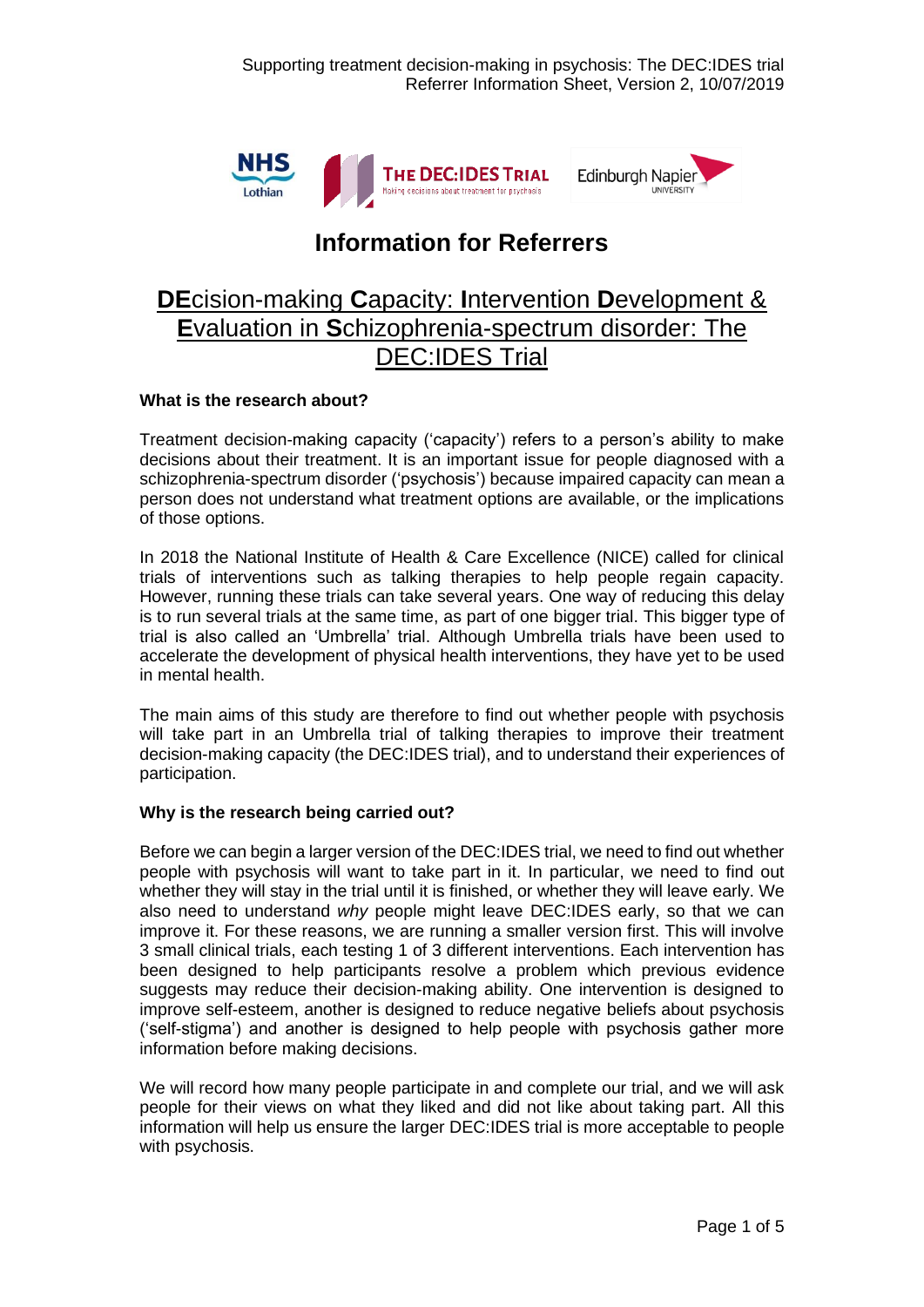### **Who is being asked to take part?**

In order to take part in the DEC:IDES pilot trial, potential participants need to be:

- a) aged between 18 and 65 years;
- b) able to be interviewed and complete the measures;
- c) diagnosed with a schizophrenia-spectrum disorder (schizophrenia, schizoaffective disorder, delusional disorder, psychosis not otherwise specified, brief psychotic disorder);
- d) presumed or already judged to have impaired treatment decision-making capacity.

They will unable to take part if they:

- a) have a moderate to severe learning disability;
- b) have psychosis of a predominantly organic origin (e.g. brain injury, physical health condition, epilepsy) or have a primary diagnosis of substance or alcohol use disorder;
- c) cannot understand English sufficiently to engage in conversation without an interpreter.

Please note further assessment will be required to confirm whether your patient is eligible to take part in the study. The researchers will only know this once they have met with your patient and asked them some additional questions about their mental health and treatment. We will let them know the outcome of this assessment as soon as possible.

Capacity to consent to medication or a hospital admission is distinct from capacity to consent to research or psychological therapy. This means people who lack capacity to consent to medication or hospital care may still retain capacity to consent to research or psychological therapy. However some people with psychosis will lack capacity to make all these decisions. We do not wish to exclude these people from our trial. Instead, we will follow a specialised consent process, in accordance with legal guidelines in Scotland and England (see 'How do I refer a patient for this research?' for further details).

#### **What will happen to participants if they take part?**

Participants will first be invited to meet with a fully trained and supervised research assistant, who will complete an assessment. This will involve interviews and questionnaires, and may take 3 meetings to complete. The results of this assessment will tell us whether a participant mainly has difficulties with self-esteem, self-stigma or information-gathering.

If a participant mainly has difficulties with self-esteem, they will be able to take part in the self-esteem trial. Half of these participants will be offered the self-esteem intervention, whereas the other half will be offered assessment and support. This will be decided randomly. This means the researchers cannot choose who will receive the intervention.

If a participant mainly has difficulties with self-stigma, they will be able to take part in the self-stigma trial. Half of these participants will be offered the self-stigma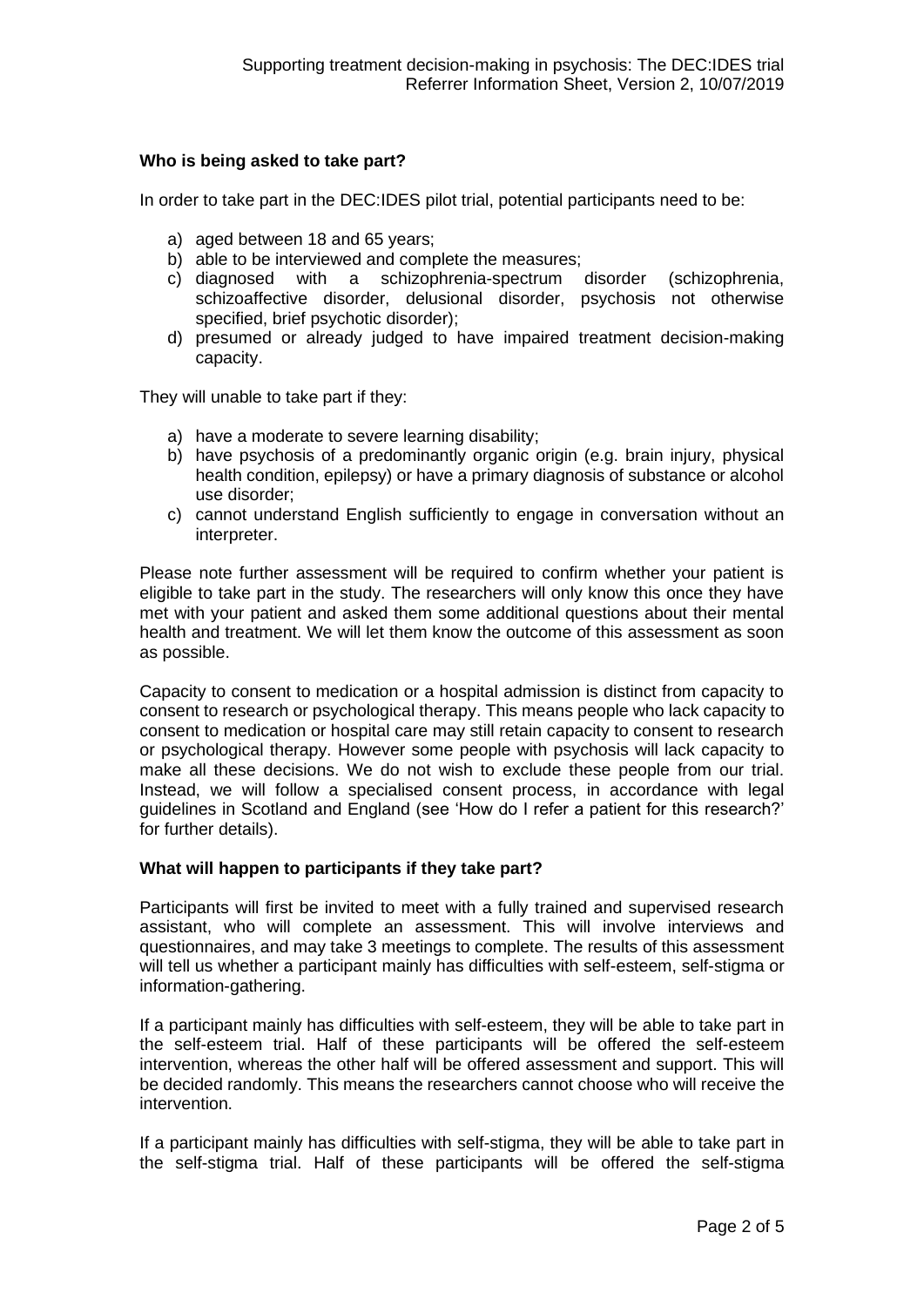intervention, whereas the other half will be offered assessment and support. Again, this will be decided randomly.

If a participant mainly has difficulties with information-gathering, they will be able to take part in information-gathering trial. Half of these participants will be offered the information-gathering intervention, whereas the other half will be offered assessment and support. As with the other trials, this will be decided randomly.

The self-esteem, self-stigma and information-gathering interventions each involve 6 weekly 1-hour therapy sessions, each of which will be provided by a fully trained and supervised psychological therapist. Each intervention will involve the following elements:

- Engagement and listening
- Positive regard and empathy
- Collaboration
- Development of a shared understanding of problem (a 'psychological formulation')
- Provision of written or audio-visual information relating to problem
- Between-session activity for participant
- Provision of structured self-help material relating to problem
- Testing of beliefs related to problems
- Practicing new strategies related to problem
- Development of a shared plan to maintain gains

'Assessment and support' will also involve 6 weekly 1-hour sessions with a psychological therapist. However, in these meetings, the therapist will work in collaboration with the person to complete a more detailed assessment of factors which help or hinder their decision-making capacity. They will provide engagement, listening, positive regard and empathy, but they will not develop a psychological formulation, nor will they provide the person with information relating to their problems. They will also not provide self-help material, or encourage the person to test their beliefs, practice new strategies or develop a shared plan for the future. Once the trial is over, however, the therapist will offer to meet with the person to share the results of the assessment and develop a psychological formulation. This may help them understand why they have difficulties in decision-making, and may help them identify ways of improving it. With the participant's consent, this information will also be shared with the clinical team.

Eight weeks after a participant enters the trial, they will be invited to attend a posttreatment assessment with our research assistant. This will involve the same interviews and questionnaires which the participant completed in the first assessment, and may again take 3 meetings to complete. To ensure the assessments are free from bias, the research assistant will not know which intervention the participant has received. They will ask the participant not to tell them.

Twenty-four weeks after a participant enters the trial, they will be invited to attend a follow-up assessment with our research assistant. This will again involve the same interviews and questionnaires which the participant completed in the first assessment, and may again take 3 meetings to complete. As before, the research assistant will not know which intervention the participant has received.

Some participants will also be invited to meet the research assistant to discuss their experiences of taking part in the DEC:IDES trial, and what they liked and did not like.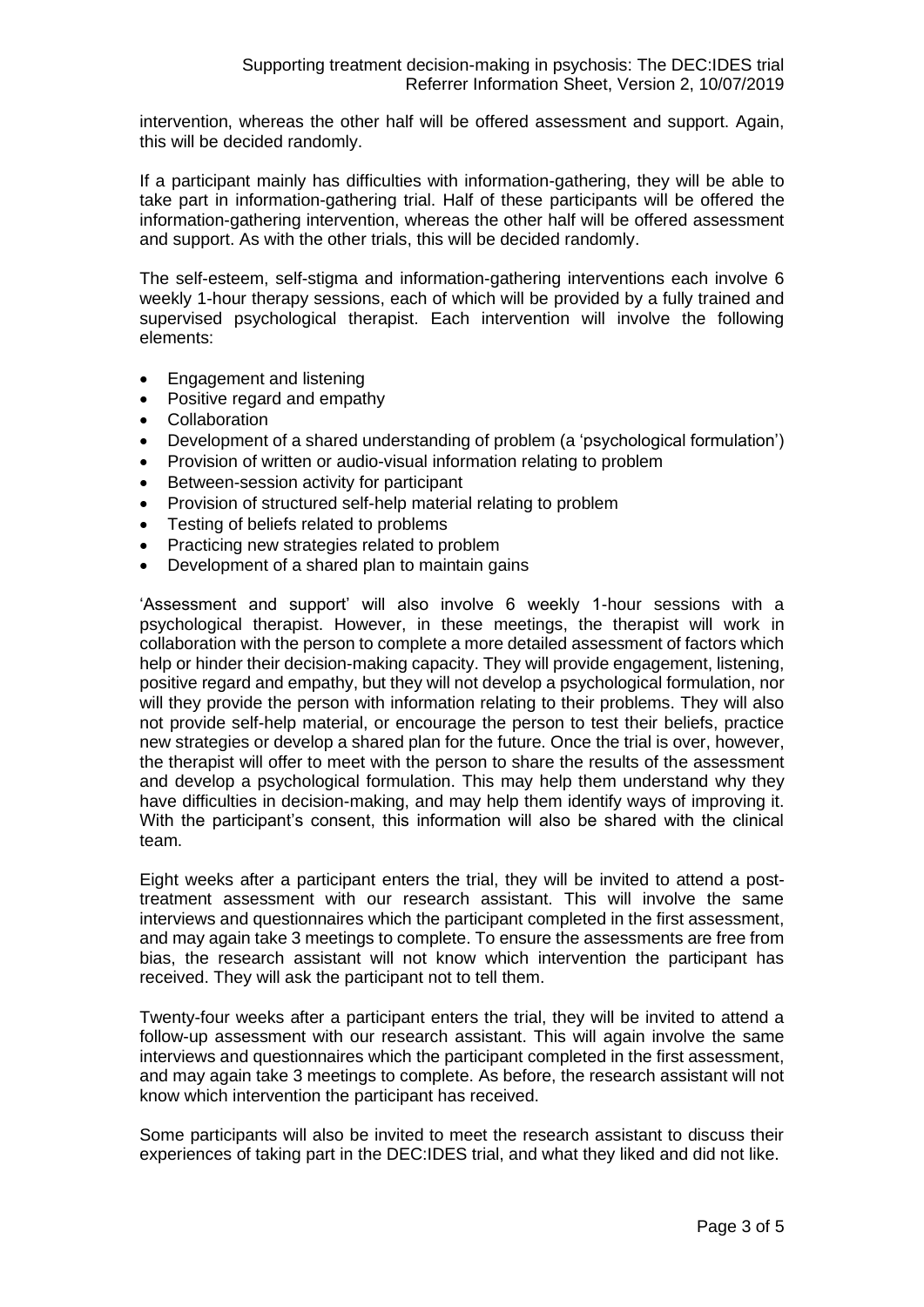We will also invite some of our participants' clinicians to meet with the research assistant to discuss their experiences of the DEC:IDES trial, and what they liked and did not like.

Some participants may show an improvement in the extent to which they appreciate they have a mental health problem, for which they may need help. To fully understand the nature of this improvement, we will invite some of these participants to complete further interviews with the research assistant.

### **Who is doing this research?**

Dr Paul Hutton (Associate Professor, Edinburgh Napier University) is the Chief Investigator and Principal Investigator for Scotland. Co-Investigators from Edinburgh Napier University are Professors Thanos Karatzias, Brian Williams and Jill Stavert, and Associate Professor Nadine Dougall. Dr Suzanne O'Rourke is a Co-investigator from the University of Edinburgh. Co-investigators from NHS Lothian are Dr Sean Harper and Dr Andrew Watson. Co-investigators in England are Dr Chris Taylor (Principal Investigator for Pennine Care NHS Foundation Trust), Dr James Kelly (Principal Investigator for Lancashire Care NHS Foundation Trust), Dr Peter Taylor (University of Manchester) and Professor Richard Emsley (King's College London).

The study is funded by the Chief Scientist Office (Health Improvement, Protection and Services Research Committee – Response Mode Funding Scheme).

### **Who is organising the research?**

This study is being organised and sponsored by Edinburgh Napier University. Collaborating institutions and organisations are University of Edinburgh, University of Manchester, King's College London, NHS Lothian, Pennine Care NHS Foundation Trust and Lancashire Care NHS Foundation Trust.

#### **Who has reviewed the study?**

The study proposal has been reviewed by the Health Improvement, Protection and Services Research Committee of the Chief Scientist Office, Scotland. A favourable ethical opinion has been obtained from the Scotland A Research Ethics Committee. Edinburgh Napier University and the Research & Development departments of NHS Lothian, Pennine Care NHS Foundation Trust and Lancashire Care NHS Foundation Trust have also reviewed and approved the study.

#### **How do I refer a patient for this research?**

We encourage referrers to contact us to discuss whether a patient may be eligible. We also encourage referrers to let us know at this stage whether they think their patient currently has capacity to consent to taking part in research.

If a potential participant has capacity to consent, then we will ask their key worker or care coordinator to approach them and provide them with an information leaflet describing the study and what will be asked of them should they wish to participate. Their key worker or care coordinator will be asked to assure them that participation in the study is voluntary and they can change their mind at any time. If the potential participant agrees, then we will contact them directly to arrange to discuss the study further. Please note we will need to consult with the referrer to conduct a risk assessment before meeting any potential participants in person. Potential participants will be given as long as they like to decide to take part, with a minimum period of 48